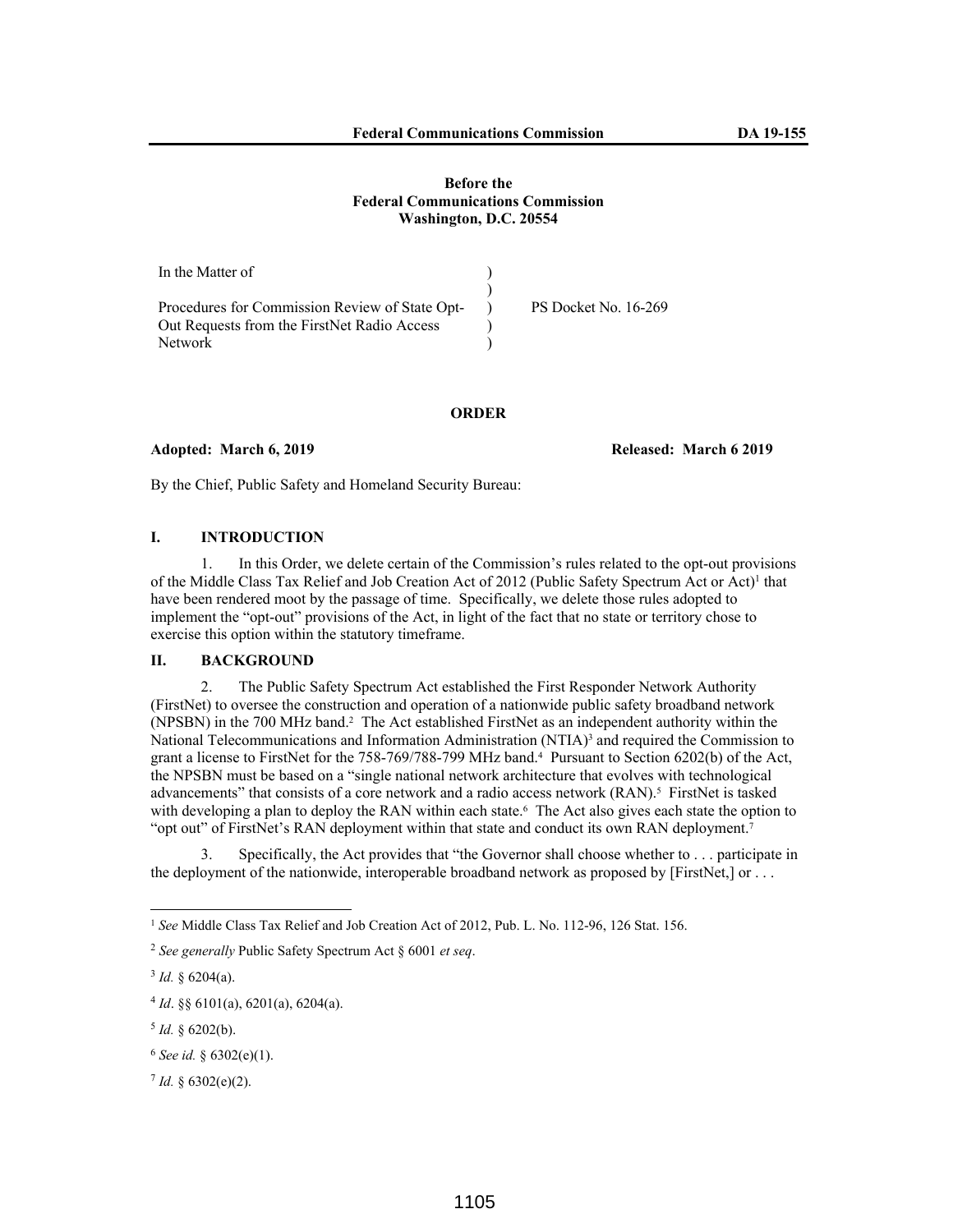conduct its own deployment of a radio access network in such State.<sup>78</sup> Under Section 6302(e)(2) of the Act, each Governor has 90 days from the receipt of notice by FirstNet under Section 6302(e)(1) to choose whether to participate in the NPSBN or elect for the state to conduct its own RAN deployment.<sup>9</sup> If a Governor chooses not to participate in the NPSBN, Section  $6302(e)(3)(A)$  of the Act requires the Governor to "notify [FirstNet], the NTIA, and the Commission of such decision."10 The Act also states that an opt-out state "shall submit" to the Commission an "alternative plan" for "the construction, maintenance, operation, and improvements" of the RAN within the state.<sup>11</sup>

4. On June 22, 2017, the Commission adopted a *Report and Order* establishing procedures for administering the state opt-out process as provided under the Public Safety Spectrum Act.<sup>12</sup> In the *Report and Order* the Commission directed FirstNet to notify the Bureau when it had provided states the requisite "notice" under the Act.<sup>13</sup> The Commission also directed the Bureau to issue a Public Notice announcing the commencement of the 90-day period and specifying the deadline for states to file opt-out notifications with the Commission, FirstNet, and NTIA.<sup>14</sup> In the event a state elected to opt out, the Commission adopted procedures for interested parties to intervene in a particular state's proceeding, procedures for filing alternative state plans and for the content of such plans, and for filing comments addressing the plans.<sup>15</sup>

5. The Bureau issued three such Public Notices. On October 2, 2017, the Bureau notified the Governors of 52 states and territories that their deadline would be December 28, 2017, to submit an opt-out notification.<sup>16</sup> On November 1, 2017, the Bureau issued a Public Notice setting the same deadline for Puerto Rico's Governor to make his election.<sup>17</sup> On December 15, 2017, the Bureau issued a final Public Notice setting a March 12, 2018 deadline for the remaining three territories (American Samoa,

8 *Id.*

<sup>12</sup> *See Procedures for Commission Review of State Opt-Out Requests from the FirstNet Radio Access Network*, PS Docket No. 16-269, Report and Order, 32 FCC Rcd 5311 (2017) (*Report and Order*); *see also Procedures for Commission Review of State Opt-Out Requests from the FirstNet Radio Access Network*, PS Docket No. 16-269, Order, 32 FCC Rcd 7189 (2017).

<sup>13</sup> *Report and Order,* 32 FCC Rcd at 5315, para. 11.

<sup>14</sup> *Id*.

<sup>15</sup> *Report and Order*, 32 FCC Rcd at 5316-5319, paras. 13-28; 47 C.F.R. §§ 90.532(c)-(f).

<sup>16</sup> *Public Safety and Homeland Security Bureau Announces 90-Day Deadline for Governors to Elect Whether to Opt Out of the FirstNet Radio Access Network*, PS Docket No. 16-269, Public Notice, 32 FCC Rcd 7348, 7349 (PSHSB 2017). This Public Notice covered the 50 states, the District of Columbia, and the U.S. Virgin Islands.

<sup>17</sup> *Public Safety and Homeland Security Bureau Announces 90-Day Deadline for Governor of Puerto Rico to Elect Whether to Opt Out of the FirstNet Radio Access Network*, PS Docket No. 16-269, Public Notice, 32 FCC Rcd 9288, 9289 (PSHSB 2017). Due to Hurricane Maria, FirstNet was delayed in confirming Puerto Rico's receipt of the (continued….)

 $9$  *Id.* § 6203(e)(2).

 $10$  *Id.* § 6302(e)(3)(A).

<sup>&</sup>lt;sup>11</sup> *Id.* § 6302(e)(3)(C)(i).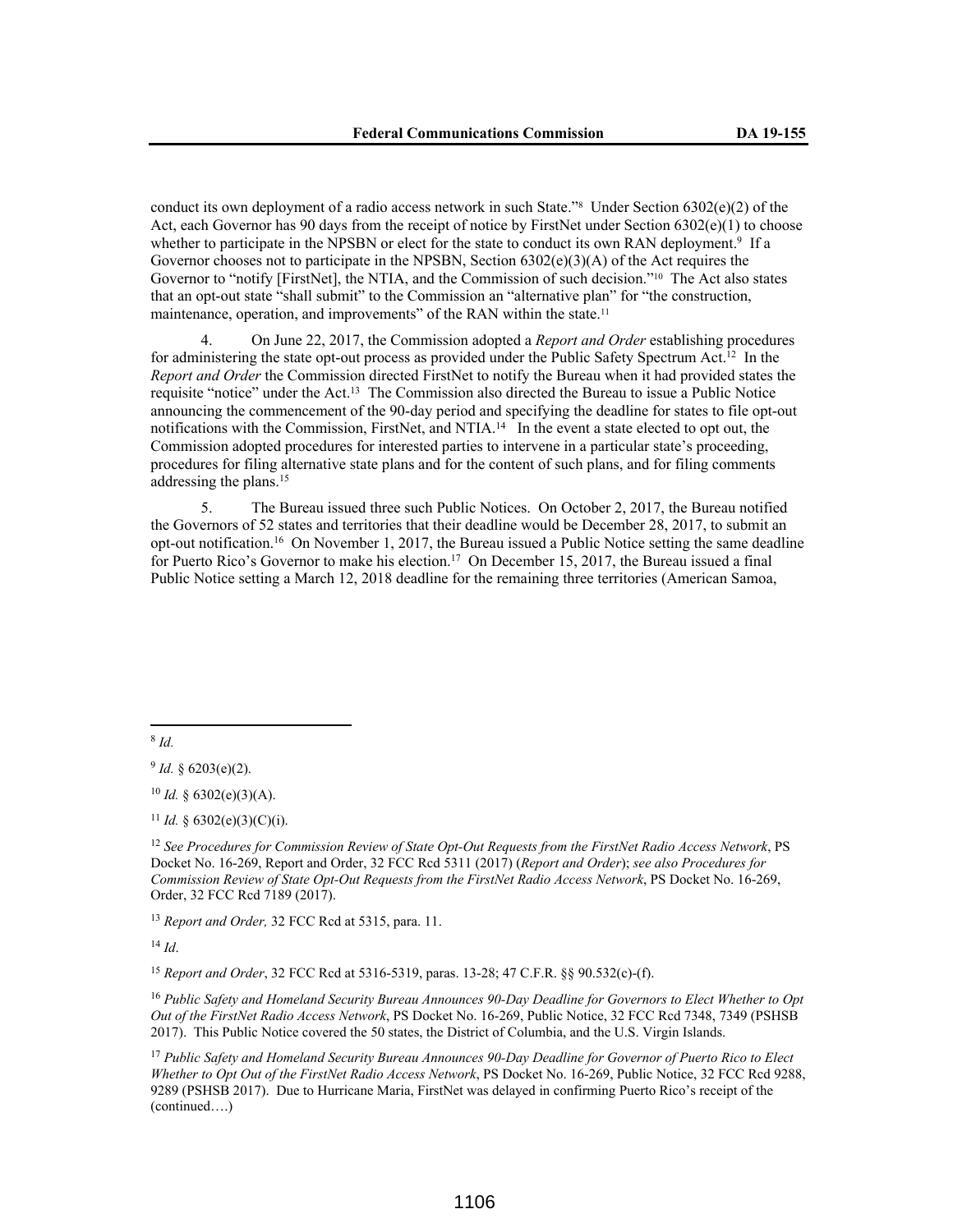Guam, and the Northern Mariana Islands).<sup>18</sup> Subsequent to the issuance of these Public Notices, no state or territory filed an opt-out notification with the Commission within the statutory timeframe or otherwise.

### **III. ORDER**

6. In light of the fact that no state or territory elected to opt out within the statutory timeframe, there is no continued need for the rules that the Commission adopted to administer the opt-out process (*i.e*., 47 C.F.R. § 90.532(b)-(f)), and we therefore delete those rules. An agency may forego notice and comment rulemaking "when the agency for good cause finds . . . that notice and public procedure thereon are impracticable, unnecessary, or contrary to the public interest."<sup>19</sup> We find here that notice and comment rulemaking is unnecessary and contrary to the public interest because the lack of any opt-out election by any state or territory has rendered the opt-out rules moot. As the opt-out rules no longer have any practical or legal effect, expunging them from the Code of Federal Regulations will avoid any potential confusion about their continuing applicability. Such expungement is also inconsequential to the industry and the public, and conducting additional processes would be a waste of public resources and otherwise contrary to the public interest.

# **IV. PROCEDURAL MATTERS**

7. *Regulatory Flexibility Act.* Under Section 604(a) of the Regulatory Flexibility Act, the Bureau is not required to prepare a final regulatory flexibility analysis because the Order does not require notice-and-comment rulemaking.<sup>20</sup>

8. *Paperwork Reduction Act of 1995*. This document does not contain new or modified information collection requirements subject to the Paperwork Reduction Act of 1995 (PRA), Public Law 104-13. In addition, therefore, it does not contain any new or modified information collection burden for small business concerns with fewer than 25 employees, pursuant to the Small Business Paperwork Relief Act of 2002, Public Law 107-198, *see* 44 U.S.C. 3506(c)(4).

9. *Congressional Review Act.* The Bureau will send a copy of this Order to Congress and the Government Accountability Office pursuant to the Congressional Review Act, *see* 5 U.S.C. 801(a)(1)(A).

10. *Accessible Formats.* To request materials in accessible formats for people with disabilities (Braille, large print, electronic files, audio format), send an e-mail to  $FCC504@$ fcc.gov or call the Consumer & Governmental Affairs Bureau at 202-418-0530 (voice), 202-418-0432 (TTY).

# **V. ORDERING CLAUSES**

11. Accordingly, IT IS ORDERED that part 90 of the Commission's rules IS AMENDED, as set forth in the attached Appendix, pursuant to the authority contained in Sections 4(i), 4(j), 301, and 303 of the Communications Act of 1934, as amended, 47 U.S.C. §§ 154(i), 154(j), 301, 303, Title VI, Sections 6003, 6203, and 6302(e), of the Middle Class Tax Relief and Job Creation Act of 2012, Pub. L. No. 112-

(Continued from previous page) notice, but subsequently confirmed that the Puerto Rico governor's office received FirstNet's notice on September 29, 2017, the same day as the other initial 52 states and territories receiving notice. *Id.* at 9288-89.

<sup>18</sup> *Public Safety and Homeland Security Bureau Announces 90-Day Deadline for Governors of American Samoa, Guam, and the Northern Mariana Islands to Elect Whether to Opt Out of the FirstNet Radio Access Network*, PS Docket No. 16-269, Public Notice, 32 FCC Rcd 10337, 10338 (PSHSB 2017).

<sup>19</sup> 5 U.S.C. § 553(b)(B); *see Util. Solid Waste Activities Grp. v. EPA*, 236 F.3d 749, 755 (D.C. Cir. 2001) (stating that notice and comment is "unnecessary" when it involves a "routine determination, insignificant in nature and impact, and inconsequential to the industry and to the public" (internal quotation marks omitted)); S. Doc. No. 79- 248, at 200, 258 (indicating that notice and comment is "contrary to the public interest" when the public lacks interest in a rulemaking).

<sup>20</sup> *See* 5 U.S.C. § 604(a).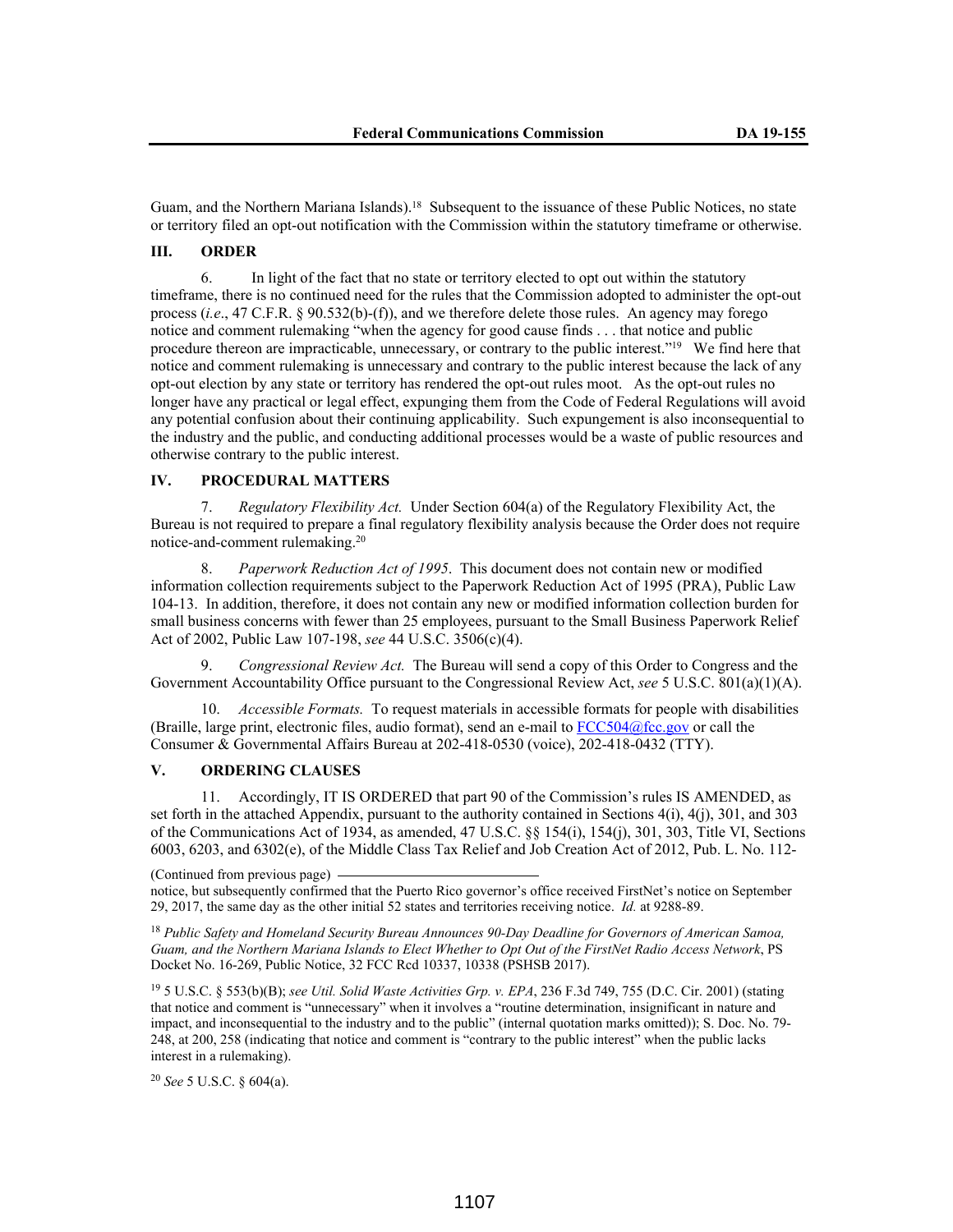96, §§ 6003, 6302(e), 126 Stat. 156, 204-05, 219-21, and Sections 0.191 and 0.392 of the Commission's rules, 47 C.F.R. §§ 0.191, 0.392, and that this Order in PS Docket No. 16-269 IS ADOPTED. This Order and the amended rules will become effective thirty days after publication in the Federal Register.

12. IT IS FURTHER ORDERED that the Secretary shall cause this Order to be published in the Federal Register.

### FEDERAL COMMUNICATIONS COMMISSION

Lisa M. Fowlkes Chief, Public Safety and Homeland Security Bureau